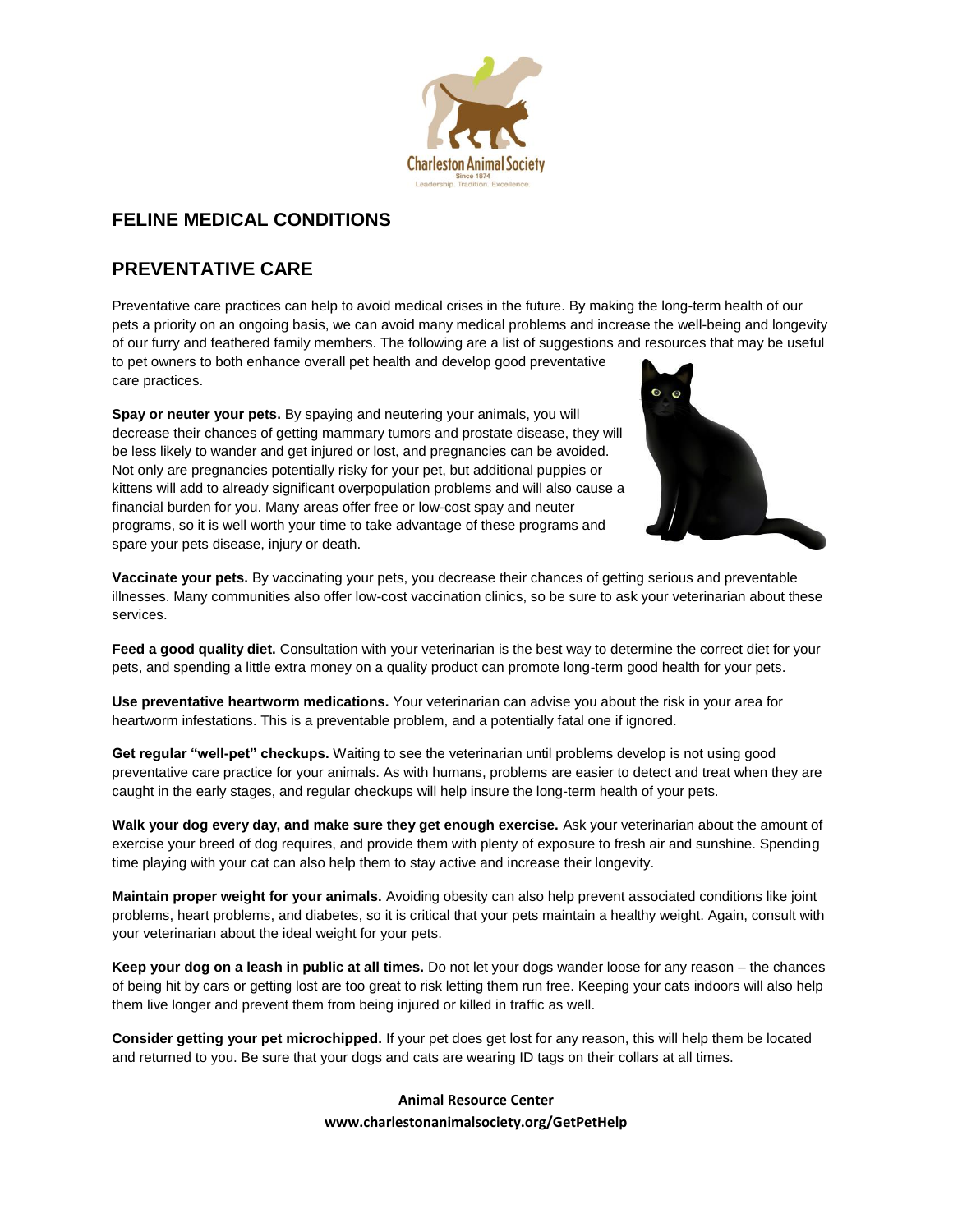

## **Keep your house and yard safe for your pets.**

- Bring your car to the gas station to change the antifreeze rather than have this deadly poison anywhere around your house, yard, or garage. If you must keep this product (or any other dangerous product, like transmission fluid) around your house, make sure that you keep your pets away while it is being used and use extreme care to clean up thoroughly afterwards. Do not spill these products into the gutters or street—other pets in the neighborhood may be exposed to these dangerous poisons and you may be liable for their injuries.
- In addition, do not use any toxic pesticide, fungicide, or fertilizer on your yard where your pets have access to them. If you must use these products, do so very carefully, and keep your pets indoors.
- Store all potentially toxic household products including detergents, etc. out of reach of your pets.
- If you use non-stick pots or pans in the kitchen, replace them with non-Teflon coated kitchen pans if you have birds—the fumes from heated non-stick pans are fatal to birds.
- Be mindful of your pets while you are cooking—keep them away from the stove or other potential dangers in the kitchen.
- Keep all drugs including aspirin, Tylenol, and all prescription medications for humans away from dogs and cats



– these can be fatal. Ask your veterinarian before administering any medication used for humans for your pets.

**Use appropriate flea and tick control.** Ask your veterinarian for recommendations about these products, and if you must buy these products without veterinary consultation, choose products carefully and be sure to follow the instructions very carefully. To avoid problems and choose appropriate products, it is best to ask the advice of your veterinarian.

**Brush your dog or cat's teeth on a regular basis with a toothpaste formulated for dogs or cats** – never with toothpaste designed for human use. This practice can help avoid expensive and serious dental problems later on.

**Socialize and train your puppies early.** This will help avoid confrontations with other dogs later in life and will also help avoid behavioral problems which can be a challenge to deal with in adult dogs.

**Spend time with your pets every day.** Pets should be regarded as members of the family, and spending quality time with them will help their emotional well-being and thus enhance their overall health.

**Never keep your pets in the car on a hot day.** Temperatures in the car, even with the windows down, can reach fatal levels within minutes. If the outside temperature is over 68 degrees Fahrenheit, it is already unsafe to keep animals in the car.

**When traveling with your pets, keep dogs in a dog carrier or restrained with a special dog seatbelt** (not a human seatbelt) **and keep your cats in carriers as well**. This will help prevent your animals from being injured in an accident, and bear in mind that even at low speeds, unrestrained passengers in the car (whether human, dog, or cat) can be seriously injured.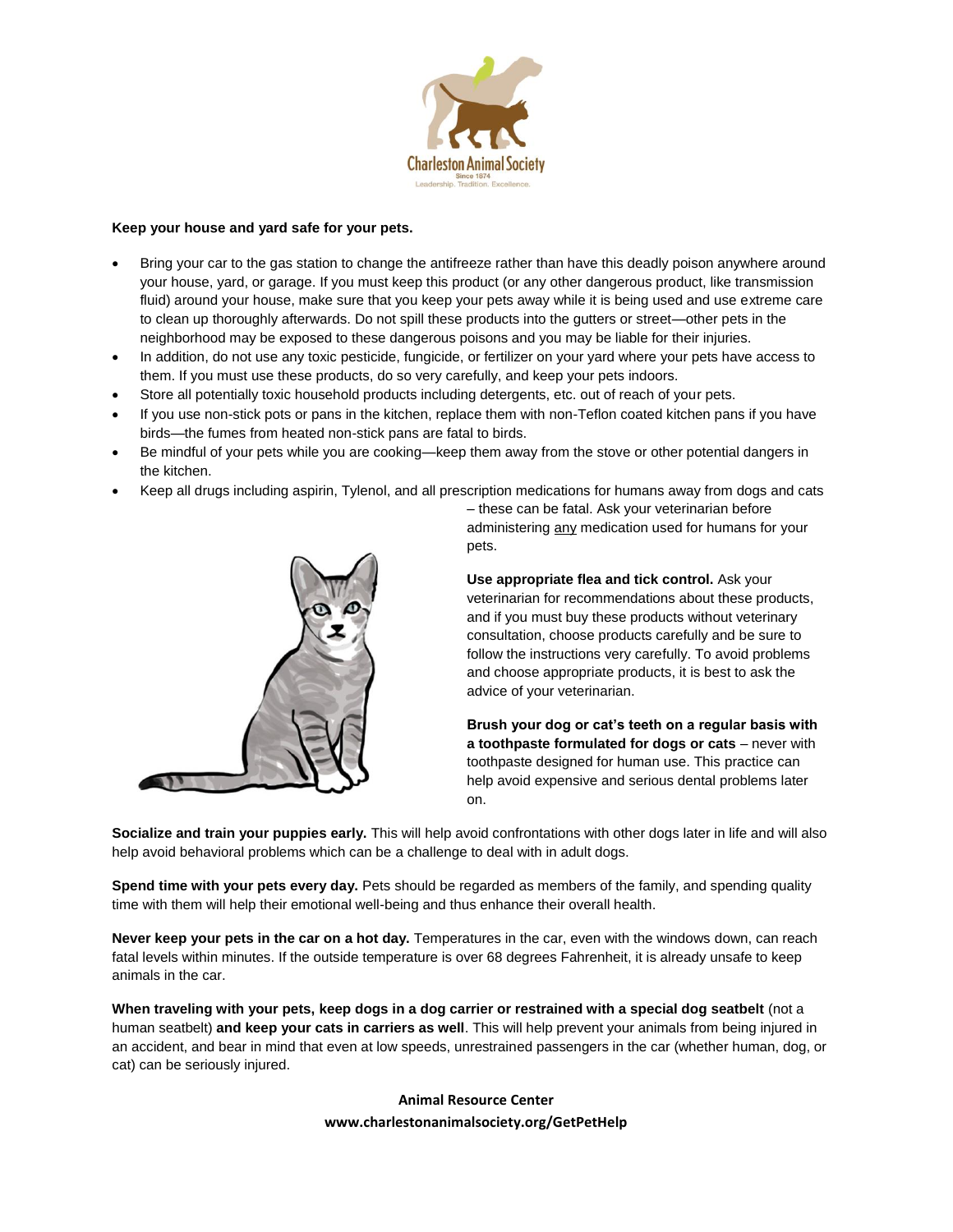

**Consider insuring your pet with a pet insurance program.** There are several national pet insurance programs which will cover your pets' needs in the event of an accident or illness. However, these programs do not cover care at the time of treatment, which means you will need to be ready to pay for medical care when your animal is treated. In addition, these plans have restrictions on which procedures are covered by policies, so read the policy limitations carefully. These policies are not a substitute for having a savings account available to cover needed medical care.

**Have a savings account for your animals.** This is a critical part of preventative care for companion animals. All pets will need medical care throughout their lifetimes, and costs for medical care are continually rising. Veterinarians typically require payment up front before your animal can be treated, so it is important to prepare for emergencies and illnesses ahead of time.

# **FIV – FELINE IMMUNODEFICIENCY VIRUS**

FIV positive cats that are presently non-symptomatic (and some with mild problems that can be successfully treated) can often lead happy, healthy lives for many years.

**FIV is not easily spread.** It is transmitted almost exclusively through serious (penetrating) bite wounds. High-risk cats are intact males who have been living outside, since these are the cats that are most likely to fight. This means that, when introduced properly into a household with cat-friendly cats, FIV+ kitties may live safely with FIV-negative kitties.

**The majority of FIV+ cats never become ill from the virus.** From what we have seen, FIV+ cats are more likely to lose their lives because they have tested positive (and no one is willing or able to take them) than because they actually become ill.

**Confirm the test result.** Make sure the positive test result has been confirmed with a Western Blot blood test. The Western Blot test is much more dependable than the ELISA test, which is used most often in veterinary clinics. Blood must be sent off to a lab for the Western Blot test. A cat can test positive for FIV on the ELISA test (because he/she is carrying antibodies to the virus), but not actually be carrying the virus. The only way to know for sure is to have the Western Blot test performed. The American Association of Feline Practitioners' Academy of Feline Medicine and IDEXX (a test-kit manufacturer) both recommend that the second, more conclusive Western Blot test be done to confirm any diagnosis for FIV that will result in euthanasia of an apparently healthy cat. It's the most complete and up-to-date document on testing and retesting for both FIV and FeLV. Also, test results in kittens under 16 weeks of age are not dependable, since the kitten may be carrying the antibodies from the mother. These cats should be held and retested if at all possible.

## **What is FIV in cats?**

FIV stands for feline immunodeficiency virus. It is a lentivirus, the same class of virus as HIV. FIV, which can live in many different tissues in cats, typically causes a weakening of the cat's immune system.

## **How do cats get FIV?**

One of the tissues in which FIV lives is the salivary glands, so the most common route of infection is a deep bite wound from a FIVpositive cat to another cat. It can also be transmitted via blood, in utero and possibly from milk from an infected mother cat. It is extremely unlikely, if not impossible, for cats to get FIV from just

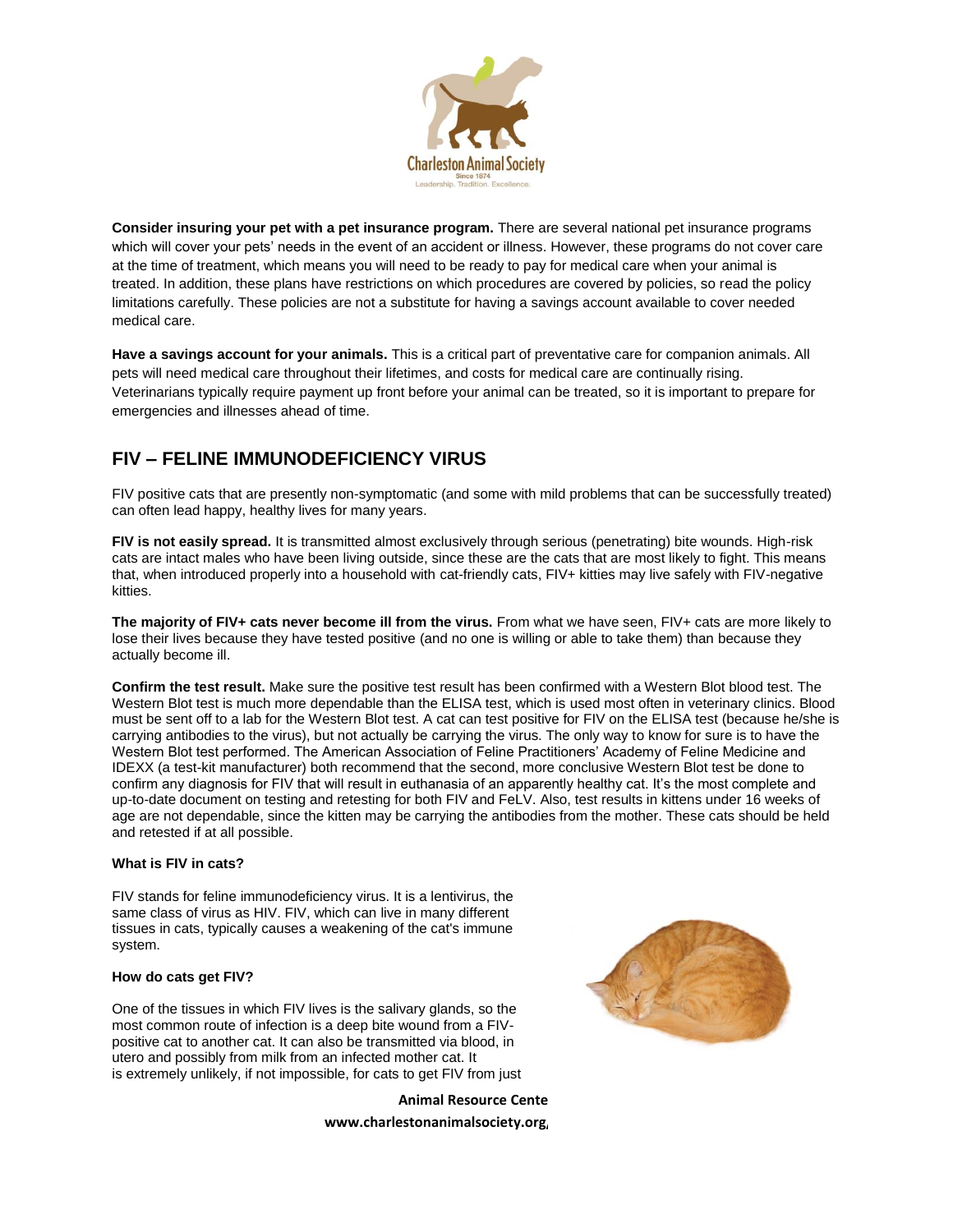

being around infected cats, from sharing food bowls, or from a person touching a FIV-positive cat and then touching a FIV-negative cat.

## **What are the signs of FIV infection?**

There are no specific signs of FIV infection. FIV-positive cats have a weaker immune system so they are more prone to getting infections such as upper respiratory infections, ringworm and dental disease. Other than that, FIV-positive cats tend to live normal lives and have a normal length of life.

#### **How do I know if my cat has FIV?**

There are no obvious signs of FIV so the only way to know is to do a blood test. The most common screening test is an ELISA test (often called a SNAP test) done by your veterinarian, which looks for antibodies to FIV. An antibody is a protein made by the cat in response to FIV infection. A cat can test positive as soon as two to four weeks after exposure, but it can take up to eight weeks.

Kittens under six months of age may test positive after having received antibodies from their mothers, either in utero or via milk. It can take up to six months for these antibodies to go away. Thus, it is a good idea to retest a kitten who tests positive after he or she has reached six months of age.

#### **Can FIV be treated?**

There are no proven treatments to rid a cat of FIV. Most FIV-positive cats handle the disease well, but it is important to concentrate on treating the secondary illnesses.

#### **What can be done to prevent the spread of FIV?**

Cats should be kept indoors so they do not fight with a FIV-positive cat. Depending on where one lives, the rate of FIV-positive cats ranges from 4 to 24 percent. A FIV-positive cat can live with a FIV-negative cat as long as neither cat is a fighter, or the FIV-positive cat has no teeth. (FIV-positive cats commonly have severe dental disease, which often means it is necessary to remove all their teeth.)

There is a vaccine for FIV, but Best Friends does not recommend it because the vaccine does not have the best efficacy and, after a cat is vaccinated for FIV, the cat will test positive for the virus. At this point, no test can differentiate whether a cat tests positive for FIV from the vaccine or from having the infection. If a cat escapes and is picked up by local animal control, and then tested, the cat may be killed because he or she tests positive.

#### **Can FIV-negative and FIV-positive cats live together?**

Yes, as long as the cats get along and do not fight. The risk that a FIV-positive cat could spread the virus to a FIVnegative cat can be minimized by having them live in separate rooms until you are confident that they will not fight with each other.

#### **Can FIV-positive cats have a good and long life?**

FIV-positive cats can live normal lives both in quality and duration. They do take special care in terms of monitoring them for signs of infection and they do have a tendency to have bad dental disease.

## **FELINE IMMUNODEFICIENCY VIRUS**

#### **What is Feline Immunodeficiency Virus?**

Virologists classify feline immunodeficiency virus (FIV) as a lentivirus (or "slow virus"). FIV is in the same retrovirus family as feline leukemia virus (Felv), but the viruses differ in many

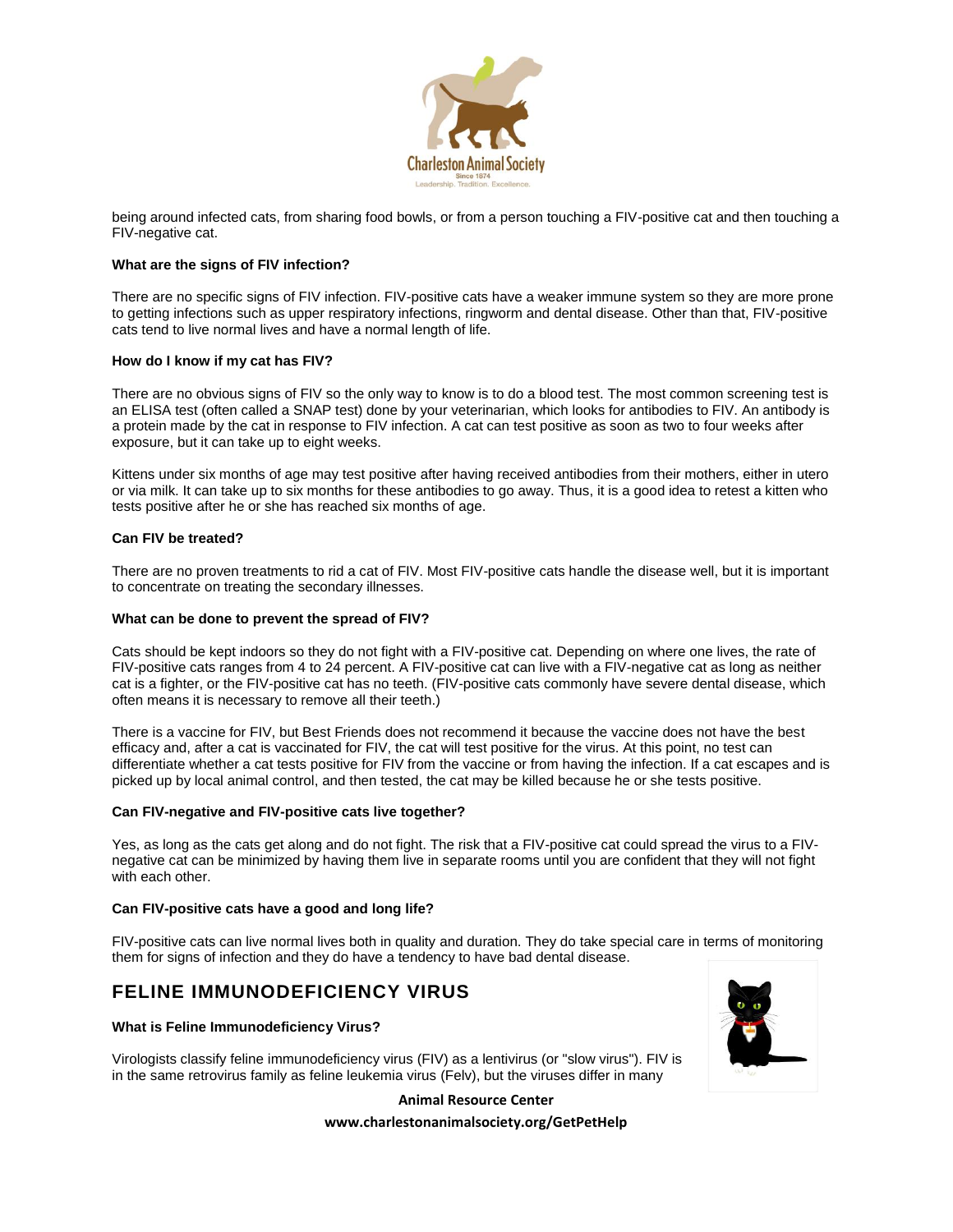

ways including their shape. FIV is elongated, while FeLV is more circular. The two viruses are also quite different genetically, and the proteins that compose them are dissimilar in size and composition. The specific ways in which they cause disease differ, as well.

#### **How common is the infection?**

FIV-infected cats are found worldwide, but the prevalence of infection varies greatly. In the United States, approximately 1.5 to 3 percent of healthy cats are infected with FIV. Rates rise significantly-15 percent or more-in cats that are sick or at high risk of infection. Because biting is the most efficient means of viral transmission, freeroaming, aggressive male cats are the most frequently infected, while cats housed exclusively indoors are much less likely to be infected.

#### **How is FIV spread?**

The primary mode of transmission is through bite wounds. Casual, non-aggressive contact does not appear to be an efficient route of spreading FIV; as a result, cats in households with stable social structures where housemates do not fight are at little risk for acquiring FIV infections. On rare occasions infection is transmitted from an infected mother cat to her kittens, usually during passage through the birth canal or when the newborn kittens ingest infected milk. Sexual contact is not a major means of spreading FIV.

#### **What does FIV do to a cat?**

Infected cats may appear normal for years. However, infection eventually leads to a state of immune deficiency that hinders the cat's ability to protect itself against other infections. The same bacteria, viruses, protozoa, and fungi that may be found in the everyday environment--where they usually do not affect healthy animals--can cause severe illness in those with weakened immune systems. These secondary infections are responsible for many of the diseases associated with FIV.

## **What are the signs of disease caused by FIV?**

Early in the course of infection, the virus is carried to nearby lymph nodes, where it reproduces in white blood cells known as T-lymphocytes. The virus then spreads to other lymph nodes throughout the body, resulting in a generalized but usually temporary enlargement of the lymph nodes, often accompanied by fever. This stage of infection may pass unnoticed unless the lymph nodes are greatly enlarged.

An infected cat's health may deteriorate progressively or be characterized by recurrent illness interspersed with periods of relative health. Sometimes not appearing for years after infection, signs of immunodeficiency can appear anywhere throughout the body.

- Poor coat condition and persistent fever with a loss of appetite are commonly seen.
- Inflammation of the gums (gingivitis) and mouth (stomatitis) and chronic or recurrent infections of the skin, urinary bladder, and upper respiratory tract are often present.
- Persistent diarrhea can also be a problem, as can a variety of eye conditions.
- Slow but progressive weight loss is common, followed by severe wasting late in the disease process.
- Various kinds of cancer and blood diseases are much more common in cats infected with FIV, too.
- In unspayed female cats, abortion of kittens or other reproductive failures have been noted.
- Some infected cats experience seizures, behavior changes, and other neurological disorders.

#### **How is infection diagnosed?**

Antibody tests detect the presence of antibody in the blood of infected cats.

## **Positive results**

 Because few, if any, cats ever eliminate infection, the presence of antibody indicates that a cat is infected with FIV. This test can be performed by most veterinary diagnostic laboratories and also is available in kit form for use in

#### **Animal Resource Center**

#### **www.charlestonanimalsociety.org/GetPetHelp**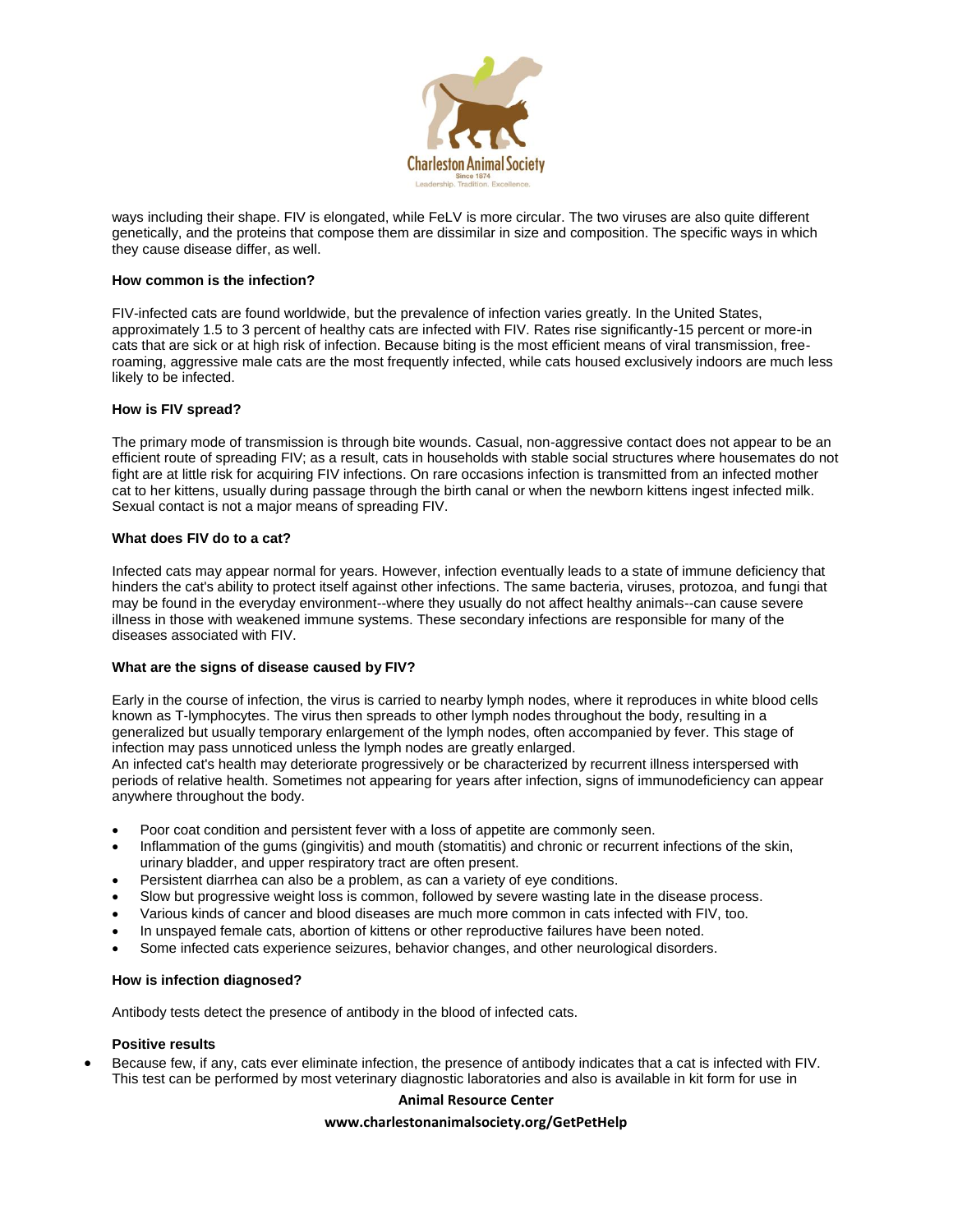

veterinary clinics. Since false-positive results may occur, veterinarians recommend that positive results be confirmed using a test with a different format.

 Infected mother cats transfer FIV antibodies to nursing kittens, so kittens born to infected mothers may receive positive test results for several months after birth. However, few of these kittens actually are or will become infected. To clarify their infection status, kittens younger than six months of age receiving positive results should be retested at 60-day intervals until they are at least six months old.

#### **Negative results**

- A negative test result indicates that antibodies directed against FIV have not been detected, and, in most cases, this implies that the cat is not infected. Nevertheless, it takes eight to 12 weeks after infection (and sometimes even longer) before detectable levels of antibody appear, so if the test is performed during this interval, inaccurate results might be obtained. Therefore, antibody-negative cats with either an unknown or a known exposure to FIV-infected cats-such as through the bite of an unknown cat-should be retested a minimum of 60 days after their most recent exposure in order to allow adequate time for development of antibodies.
- On very rare occasions, cats in the later stages of FIV infection may test negative because their immune systems are so compromised that they no longer produce detectable levels of antibody.



## **FELINE LEUKEMIA VIRUS**

#### **What is feline leukemia virus?**

Feline leukemia virus (FeLV), a retrovirus, so named because of the way it behaves within infected cells. All retroviruses, including feline immunodeficiency virus (FIV) and human immunodeficiency virus (HIV), produce an enzyme, reverse transcriptase, which permits them to insert copies of their own genetic material into that of the cells they have infected. Although related, FeLV and FIV differ in many ways, including their shape: FeLV is more circular while FIV is elongated. The two viruses are also quite different genetically, and their protein constituents are dissimlar in size and composition. Although many of the diseases caused by FeLV and FIV are similar, the specific ways in which they are caused differs.

#### **How common is the infection?**

FeLV-infected cats are found worldwide, but the prevalence of infection varies greatly depending on their age, health, environment, and lifestyle. In the United States, approximately 2 to 3% of all cats are infected with FeLV. Rates rise significantly—13% or more—in cats that are ill, very young, or otherwise at high risk of infection.

#### **How is FeLV spread?**

Cats persistently infected with FeLV serve as sources of infection. Virus is shed in very high quantities in saliva and nasal secretions, but also in urine, feces, and milk from infected cats. Cat-to-cat transfer of virus may occur from a bite wound, during mutual grooming, and (though rarely) through the shared use of litter boxes and feeding dishes. Transmission can also take place from an infected mother cat to her kittens, either before they are born or while they are nursing. FeLV doesn't survive long outside a cat's body—probably less than a few hours under normal household conditions.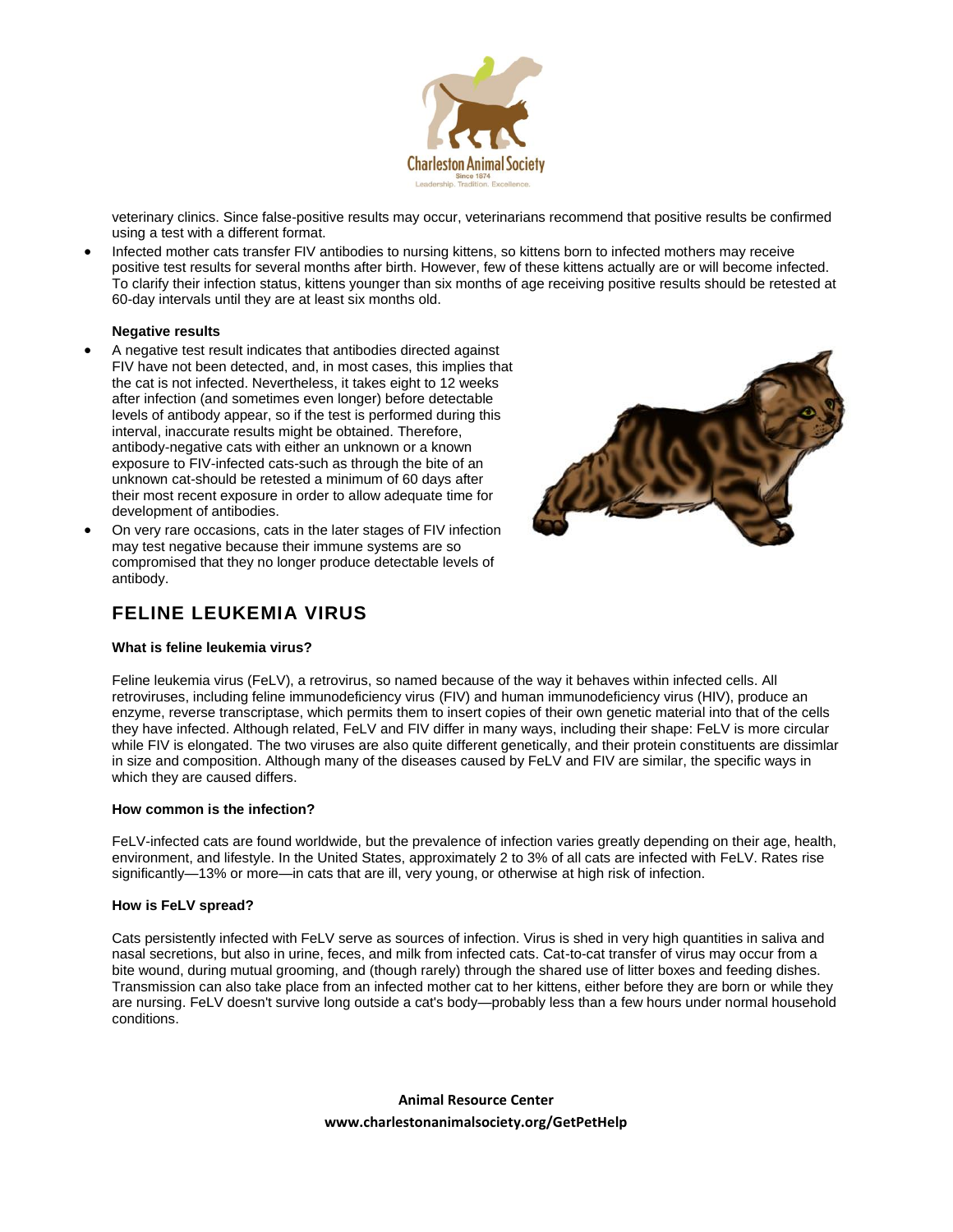

## **What cats are at greatest risk of infection?**

Cats at greatest risk of infection are those that may be exposed to infected cats, either via prolonged close contact or through bite wounds. Such cats include:

- Cats living with infected cats or with cats of unknown infection status
- Cats allowed outdoors unsupervised, where they may be bitten by an infected cat
- Kittens born to infected mothers

Kittens are much more susceptible to infection than are adult cats, and therefore are at the greatest risk of infection if exposed. But accompanying their progression to maturity is an increasing resistance to FeLV infection. For example, the degree of virus exposure sufficient to infect 100% of young kittens will infect only 30% or fewer adults. Nonetheless, even healthy adult cats can become infected if sufficiently exposed.

#### **What does FeLV do to a cat?**



Feline leukemia virus adversely affects the cat's body in many ways. It is the most common cause of cancer in cats, it may cause various blood disorders, and it may lead to a state of immune deficiency that hinders the cat's ability to protect itself against other infections. The same bacteria, viruses, protozoa, and fungi that may be found in the everyday environment—where they usually do not affect healthy animals—can cause severe illness in those with weakened immune systems. These secondary infections are responsible for many of the diseases associated with FeLV.

#### **What are the signs of disease caused by FeLV?**

During the early stages of infection, it is common for cats to exhibit no signs of disease at all. However, over time weeks, months, or even years—the cat's health may progressively deteriorate or be characterized by recurrent illness interspersed with periods of relative health. Signs can include:

- Loss of appetite
- Slow but progressive weight loss, followed by severe wasting late in the disease process
- Poor coat condition
- Enlarged lymph nodes
- Persistent fever
- Pale gums and other mucus membranes
- Inflammation of the gums (gingivitis) and mouth (stomatitis)
- Infections of the skin, urinary bladder, and upper respiratory tract
- Persistent diarrhea
- Seizures, behavior changes, and other neurological disorders
- A variety of eye conditions
- In unspayed female cats, abortion of kittens or other reproductive failures

#### **I understand there are two stages of FeLV infection. What are they?**

FeLV is present in the blood (a condition called viremia) during two different stages of infection:

- *Primary viremia*, an early stage of virus infection. During this stage some cats are able to mount an effective immune response, eliminate the virus from the bloodstream, and halt progression to the secondary viremia stage.
- *Secondary viremia*, a later stage characterized by persistent infection of the bone marrow and other tissue. If FeLV infection progresses to this stage it has passed a point of no return: the overwhelming majority of cats with secondary viremia will be infected for the remainder of their lives.

#### **Animal Resource Center**

#### **www.charlestonanimalsociety.org/GetPetHelp**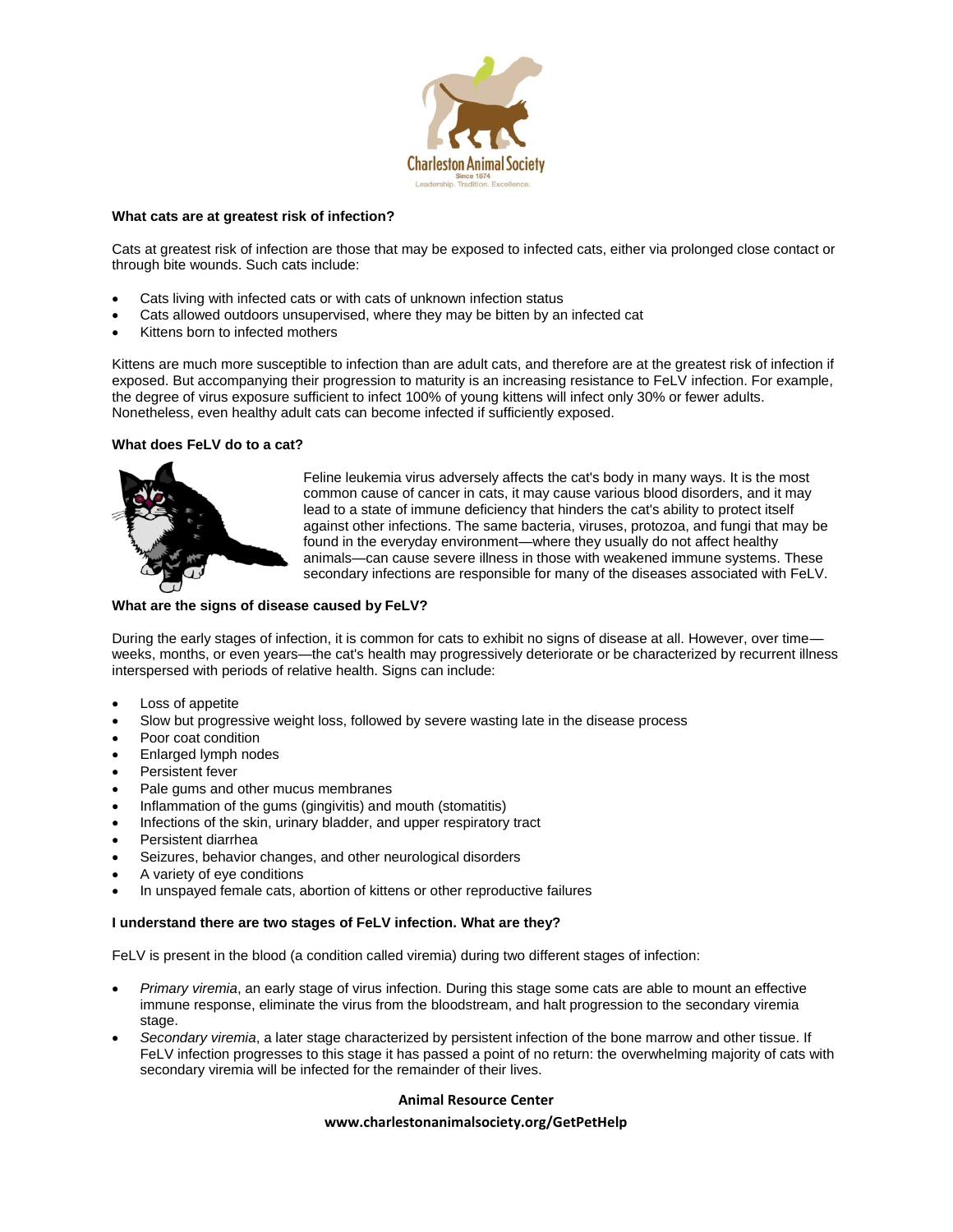

#### **How is infection diagnosed?**

Two types of FeLV blood tests are in common use. Both detect a protein component of the virus as it circulates in the bloodstream.

- *ELISA* (enzyme-linked immunosorbent assay) and similar tests can be performed in your veterinarian's office. ELISA-type tests detect both primary and secondary stages of viremia.
- *IFA* (indirect immunofluorescent antibody assay) tests must be sent out to a diagnostic laboratory. IFA tests detect secondary viremia only, so the majority of positive-testing cats remain infected for life.

Each testing method has strengths and weaknesses. Your veterinarian will likely suggest an ELISA-type test first, but in some cases, both tests must be performed—and perhaps repeated—to clarify a cat's true infection status.

#### **How can I keep my cat from becoming infected?**

The only sure way to protect cats is to prevent their exposure to FeLV-infected cats.

- Keep cats indoors, away from potentially infected cats that might bite them. If you do allow your cats outdoor access, provide supervision or place them in a secure enclosure to prevent wandering and fighting.
- Adopt only infection-free cats into households with uninfected cats.
- House infection-free cats separately from infected cats, and don't allow infected cats to share food and water bowls or litter boxes with uninfected cats.
- Consider FeLV vaccination of uninfected cats. (FeLV vaccination of infected cats is not beneficial.) Discuss the advantages and disadvantages of vaccination with your veterinarian. FeLV vaccines are widely available, but since not all vaccinated cats will be protected, preventing exposure remains important even for vaccinated pets. FeLV vaccines will not cause cats to receive false positive results on ELISA, IFA, or any other available FeLV tests.

#### **I just discovered that one of my cats has FeLV, yet I have other cats as well. What should I do?**

Unfortunately, many FeLV-infected cats are not diagnosed until after they have lived with other cats. In such cases, all other cats in the household should be tested for FeLV. Ideally, infected and non-infected cats should then be separated to eliminate the potential for FeLV transmission.



# **INCONTINENCE IN FELINES**

Incontinence is defined as abnormal voiding behavior showing a loss of voluntary control over the act of voiding with inappropriate urination. It should be distinguished from housetraining lapses and psychological causes.

One cause of incontinence may be an ectopic ureter-an abnormality in development in which instead of attaching to the bladder in the normal location, the ureters may attach very close to the neck of the bladder or even directly to the urethra, therefore bypassing the control sphincters. Since this is a congenital defect, signs are usually noted in cats under 1 year of age. Surgery may be attempted to move the ureter to a more normal location, or the kidney and ureter on that side may be removed. Cats do quite well with just one normal kidney.

When urinary incontinence is associated with FLUTD, the cat may at first experience sudden urges to void, urinate in locations other than the litter box, and void frequently in small amounts. These symptoms are caused by urgency and pain upon urination, but the cat retains some control over the act of voiding. However, if obstructions recur, the repeatedly overdistended bladder loses the ability to contract and empty. A more or less constant dribbling of urine occurs from the inert, overloaded bladder.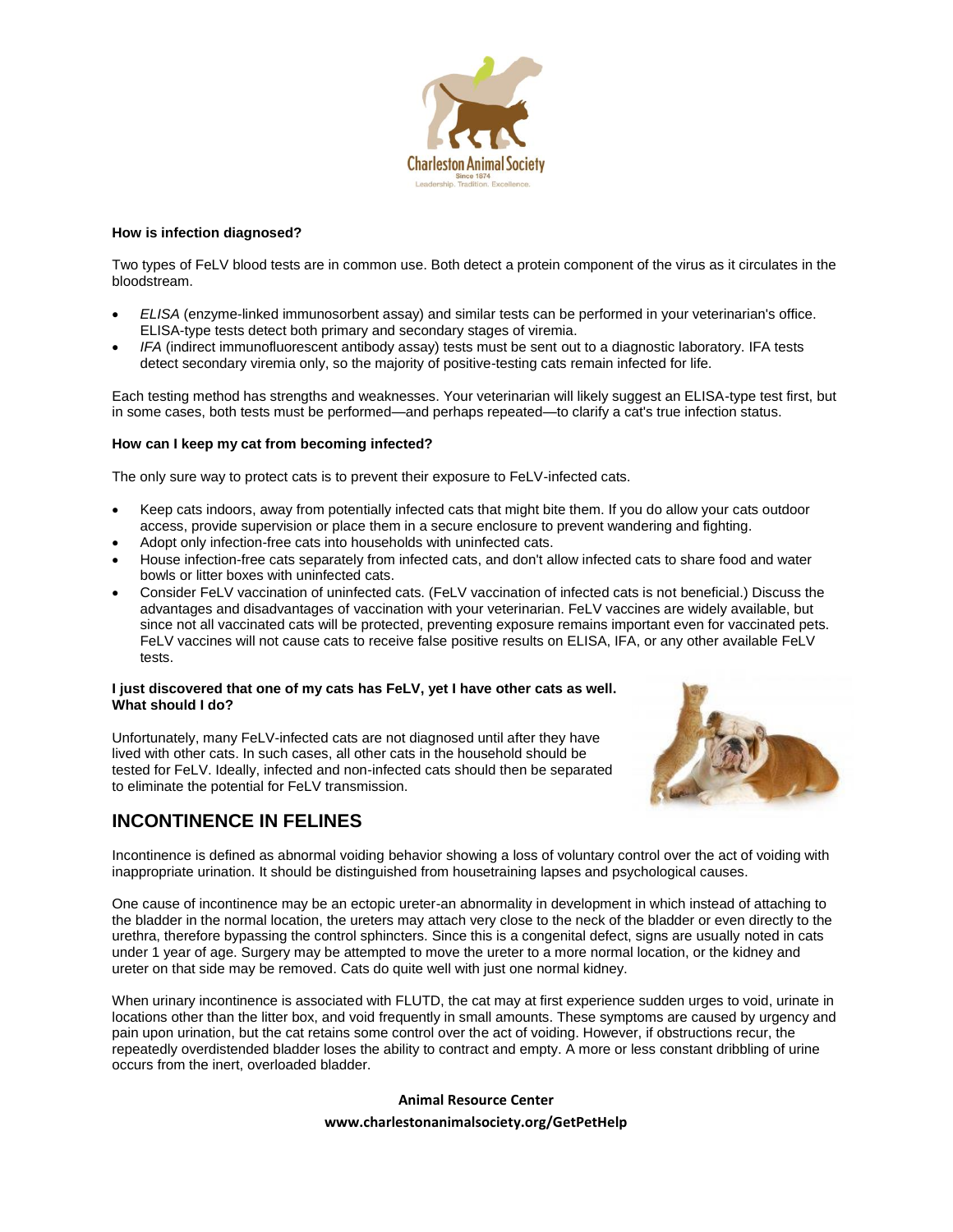

Spinal cord injury, especially that associated with pulling apart the sacral-lumbar or coccygeal vertebrae when a car runs over a cat's tail, is a common cause of bladder paralysis, overdistension, and subsequent urinary incontinence. Spinal cord diseases and brain diseases can also lead to loss of bladder and bowel control. The spinal cord defect sometimes seen in Manx cats and associated with their tailless gene may also cause incontinence. Dysautonomia is an unusual neurological problem that often presents with incontinence as one of the signs. Incontinence related to these problems may improve if the primary condition responds to therapy.

Geriatric cats may lose some or all of their control over urination and leak, especially when sleeping. Cats suffering from feline leukemia sometimes show incontinence, as well.

Treatment: Treating incontinence is directed at finding the underlying cause and correcting it if possible. Drugs that act on the bladder muscle may be useful in selected cases.

## **INCONTINENCE – OTHER MEDICAL CAUSES OF HOUSE SOILING WITH FELINES**

House soiling, or inappropriate urination or defecation, is a common problem in cats. While in many cases the cause is a behavioral problem, sometimes medical issues are to blame. If your cat eliminates outside the litter box, she should be checked by a veterinarian for an underlying medical condition before it's determined that the inappropriate elimination is due to a behavior problem. In addition to a complete physical examination, your cat should have a complete blood count, blood chemistry panel and urinalysis. Other tests, such as radiographs that use special dyes to outline the urinary tract, may be necessary as well. If an underlying condition is determined to be the cause of your cat's house soiling, the medical problem should be treated, and her response to treatment should be closely monitored. Once any medical problems are treated, you may still need to retrain your cat to reestablish normal litter box elimination patterns..

## **Inappropriate Urination**

There are several disorders that can be responsible for a cat not using her litter box. Some of the most common medical causes follow.

## **Bacterial Bladder Infection**

Bacterial bladder infection, or bacterial cystitis, is common in cats. (In rare instances, the infection may be due to a fungus rather than bacteria.) Because the infection causes inflammation of the bladder, a cat with this medical problem feels a constant need to urinate. The urge to urinate may become so strong that she urinates small amounts frequently, often before she can reach the litter box.



Certain conditions, like bladder stones, bladder tumors, defects in the shape of the bladder and diabetes, may make bladder infections more likely to occur. Female cats are more likely to be affected than males.

Cats suffering from bacterial cystitis may squat frequently to urinate but produce only a small amount of urine. They often continue to strain, even after they're done urinating, and they may cry out while straining. Their urine may appear red in color due to blood. Cats suffering from bladder infections may also show signs such as not eating, lethargy or hiding.

The diagnosis is made by testing your cat's urine for the presence of red blood cells, white blood cells and bacteria. In some cases, your cat's veterinarian may have her urine tested in a lab to determine the specific bacteria involved, which will better guide therapy. Once a diagnosis is made, your cat will be started on a course of antibiotics that may last several weeks. If the condition recurs, your cat's veterinarian may recommend special tests, such as radiographs and dye studies, to look for another cause for your cat's cystitis.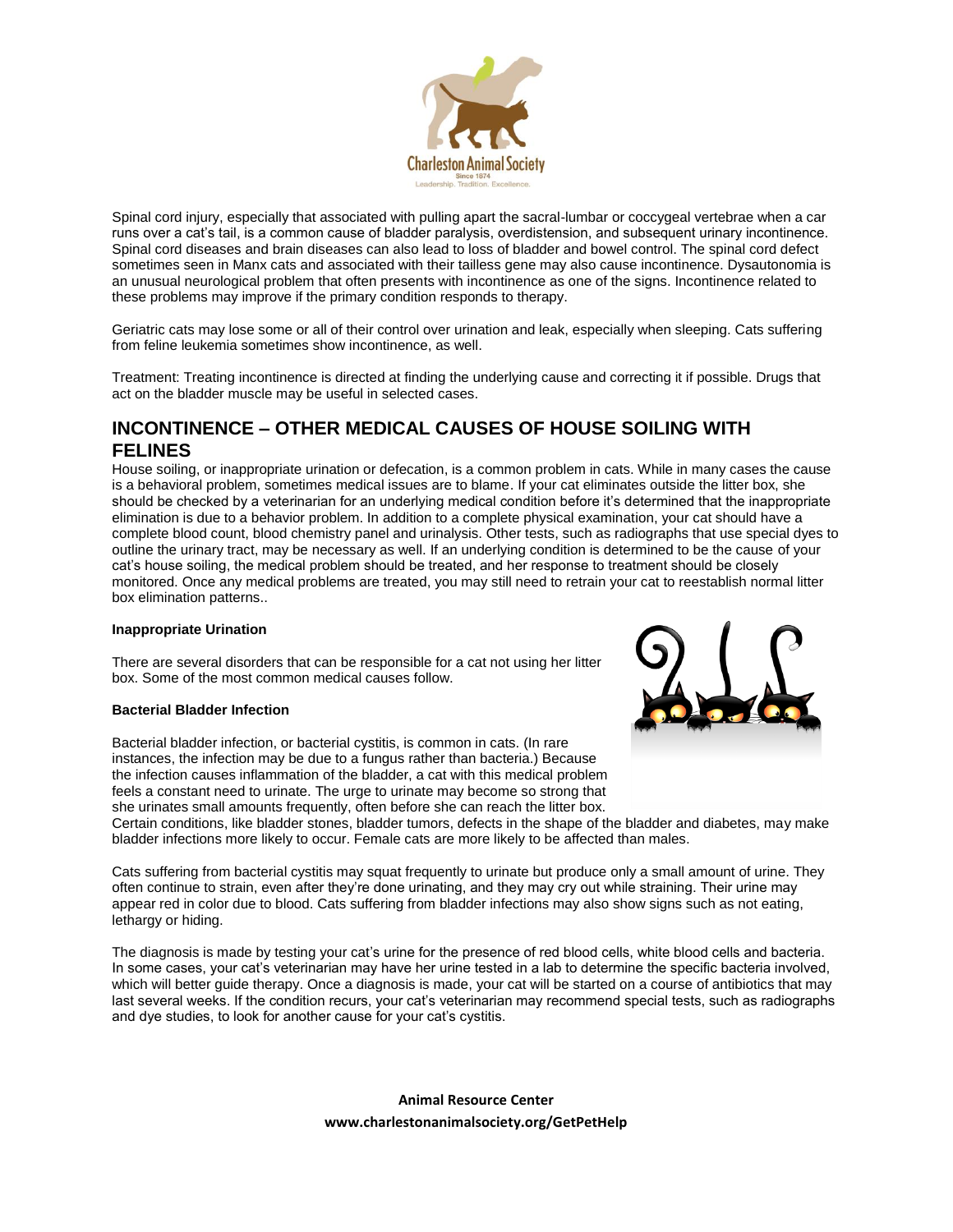

## **Feline Lower Urinary Tract Disease (FLUTD)**

FLUTD is a common condition in cats. Although it has many of the same signs as bacterial cystitis (frequent urination, straining to urinate and bloody urine), there's no bacterial infection. In most cases, no cause for the condition can be determined. Stress, multiple cats in the household and eating dry foods, which reduces urine production, may increase a cat's risk of developing FLUTD. It's more common in male cats, who may develop an obstruction of their urinary tract that makes it impossible for them to urinate. This is a medical emergency that needs immediate veterinary care.

Diagnosis of FLUTD is made by ruling out the other causes of cystitis. The signs may resolve on their own within a week without treatment, but they're likely to recur. Treatment may involve many different strategies. One treatment, environmental enrichment, may decrease the rate of recurrence by 80%. Enrichment involves making various changes in your cat's life to provide her with ample mental stimulation. This can make her more likely to use her litter box. Giving your cat more toys, increasing her access to windows and glass doors so she can see outside, and spending more time petting and playing with her may be helpful. In addition, you may need to increase the number of litter boxes in your home. There should be one litter box per cat, plus an additional box. Unscented litter should be used. The box should be scooped at least once daily and thoroughly cleaned at least once a month with an odorless cleaner. (Avoid using harsh cleaners, such as products containing bleach or ammonia.)

Medical treatment and dietary changes may also be needed to resolve the symptoms of FLUTD. Feed your cat canned food to increase her water intake, and make fresh water available at all times. Some medications may be useful during flare-ups of FLUTD or to reduce long-term symptoms. Drugs to relieve stress and anxiety or to reduce pain and bladder inflammation may be useful for cats who don't respond to environmental enrichment.

#### **Urinary Incontinence**

A cat suffering from urinary incontinence loses the ability to control urination and dribbles urine. She may also leave a urine spot where she's been sleeping. Urinary incontinence may be due to many causes that affect the bladder or the urethra, such as injury or a tumor of the spinal cord. Your cat's veterinarian will do a complete work-up, similar to that for cystitis. Additional tests may be needed. Treatment depends on determining the underlying cause and then correcting it or giving medications to prevent the incontinence.

#### **Increased Urine Production**

Many diseases can increase the amount of urine a cat produces and lead to urinary accidents and an increased need to urinate. Conditions that may cause increased urine production include:

- Kidney failure
- Kidney infection
- **Diabetes**
- Liver disease
- Increased thyroid hormone levels



Unlike cats with cystitis, cats with increased urine production generally void large amounts of urine without straining. Other signs may include increased water intake, poor appetite, weight loss and poor hair coat. Cats showing these signs need to be seen by a veterinarian to have a thorough work-up. Treatment depends on the cause of the increased urine production.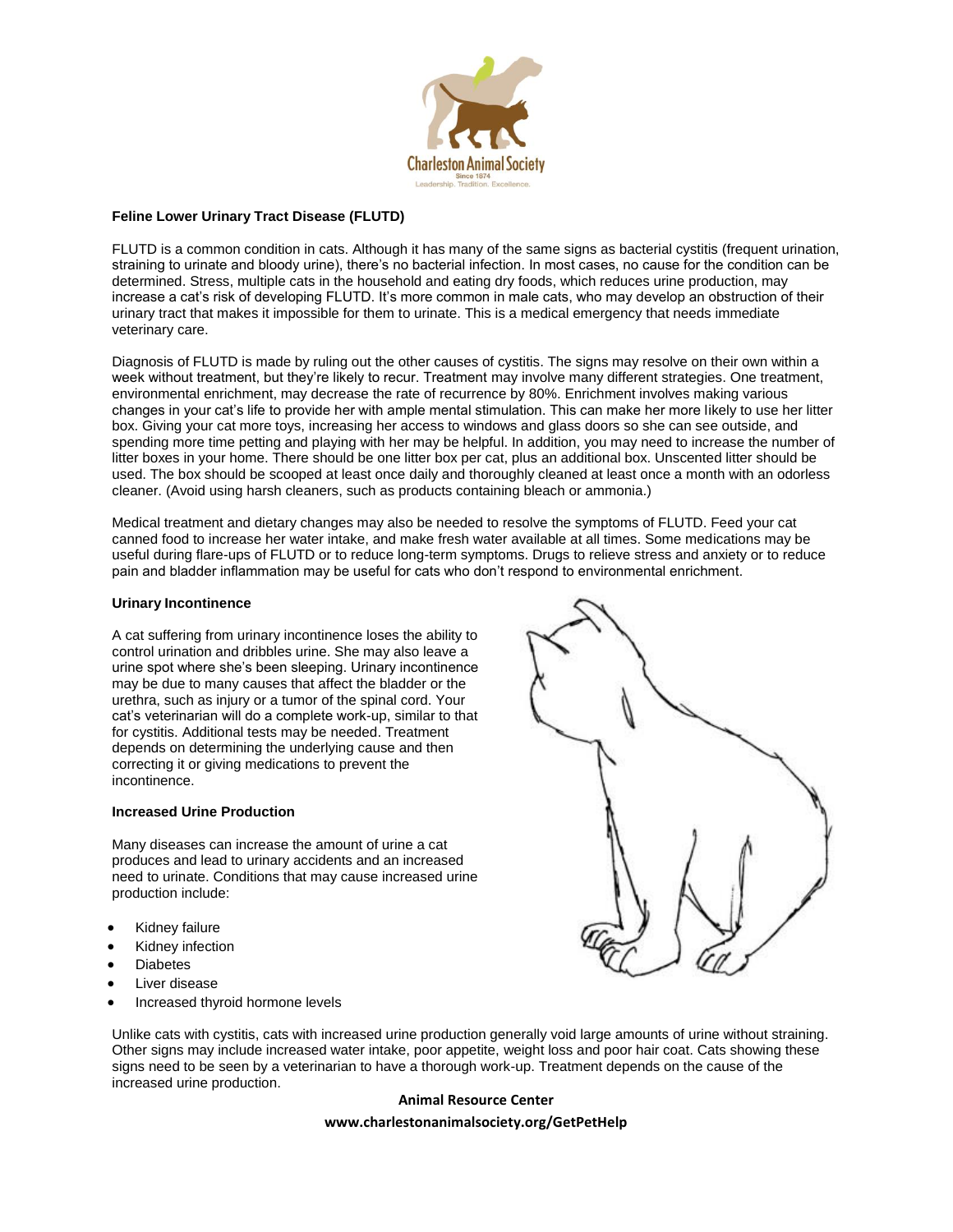

#### **Inappropriate Defecation**

Inappropriate defecation due to medical reasons is less common than inappropriate urination in cats. Even so, if your cat has defecates outside the litter box, she should be thoroughly examined by a veterinarian, who will run appropriate tests.

Conditions that cause diarrhea may increase urgency, causing a cat to defecate before she can make it to her litter box. So it's important to determine if your cat is passing normal stool or some form of diarrhea. There are many causes of diarrhea, some of which may be temporary or intermittent. Severe constipation can also cause incontinence. Cats with severe constipation may frequently strain to pass stool and do so in an inappropriate place.

#### **Fecal Incontinence**

In fecal incontinence, a cat loses the ability to control defecation and may leave stool in random places around the house. This problem is usually caused by nerve damage—due to injury or a tumor of the spinal cord, for example that prevents the normal control of defecation. Any cat who suffers from fecal incontinence should have a diagnostic evaluation by a veterinarian to determine the cause of the problem.

## **KIDNEY FAILURE IN CATS**

## **Diagnosis and Treatment**

Your cat's kidneys do many important things. They help manage blood pressure, make hormones and red blood cells, and remove waste from her blood.

Cats' kidneys begin to fail with age. Untreated, kidney disease can lead to a series of health problems. When it's chronic, there's no cure. But with early diagnosis and good care, you can help boost both the quality and length of your pet's life.

Older cats aren't the only ones at risk. Kittens can be born with kidney diseases. Trauma and infection are also causes.

## **Types of Kidney Disease**

There are two types of kidney failure in cats; acute and chronic. Each has different causes, treatments, and outlooks. Acute renal failure develops suddenly, over a matter of days or weeks. It happens in cats of all ages and is usually the result of:

- Poisons, which are the most common cause of acute renal failure. Antifreeze, toxic plants like lilies, pesticides, cleaning fluids, and certain human medications are highly poisonous to your cat's kidneys. Even a single tablet of ibuprofen can lead to her kidneys shutting down. Check around your house and garage for these substances and make sure your cat can't get into them.
- Trauma, especially involving a broken pelvis or burst bladder.
- Shock from losing a lot of blood quickly or rapid dehydration. Overheating in hot weather, a significant rise in activity, vomiting, and diarrhea can all cause a big dip in fluids.

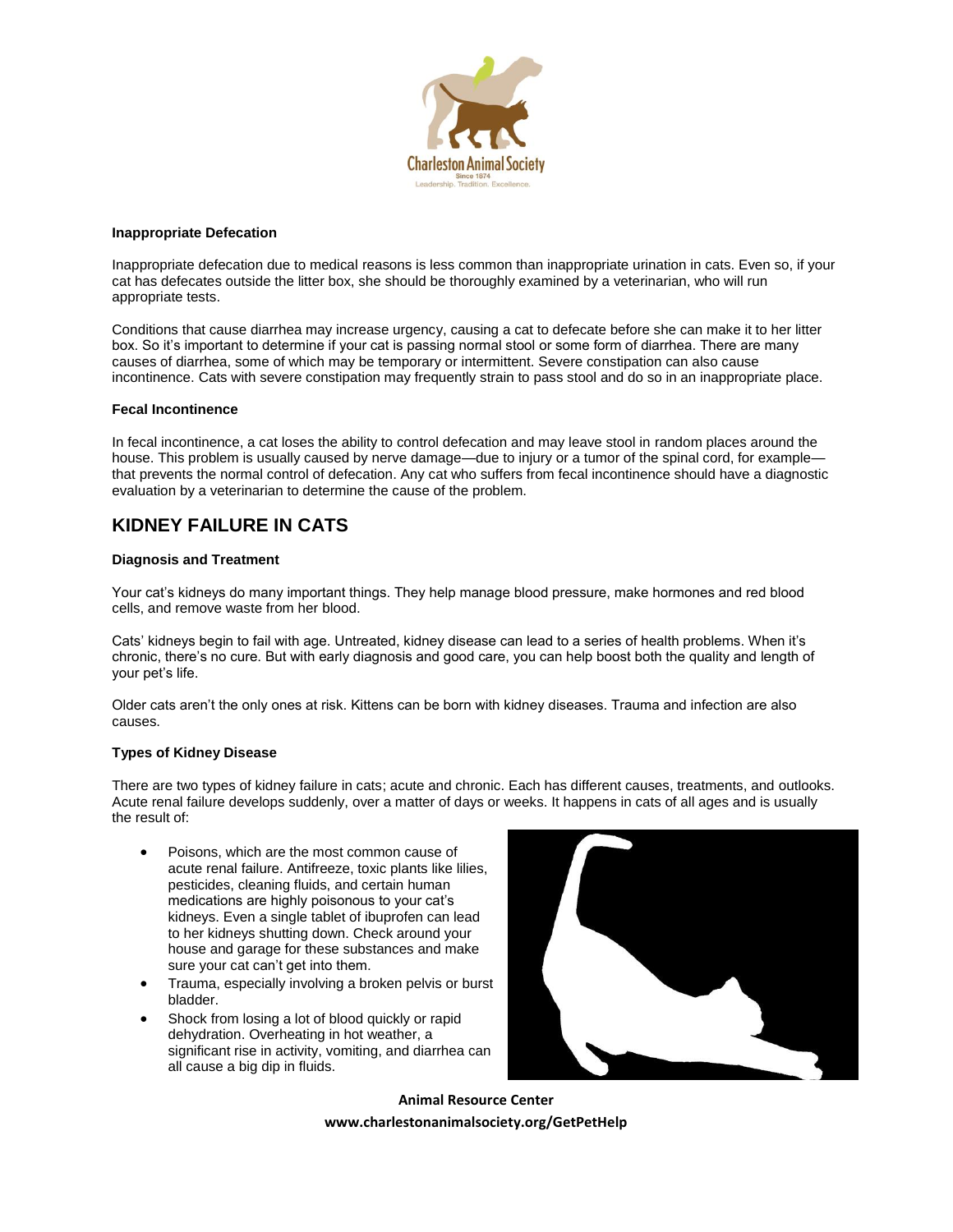

- Infection in the kidneys.
- Blockages that change the flow of blood into the kidney and the flow of pee out of it.
- Heart failure with low blood pressure, which reduces blood flow to the kidneys.

If diagnosed in time, acute renal failure can often be reversed. But chronic kidney problems can be harder to treat. Found mostly in middle-aged and older cats, they develop over months and even years. If your cat is 7 years or older, pay special attention to her health.

While the exact causes of chronic kidney disease aren't always clear, even to vets, they include:

- Kidney infections and blockages, which may not result in acute renal failure, but wear down kidney function at a low level for months or years.
- Other conditions, from advanced dental disease and high blood pressure to thyroid problems and cancer.

## **11 Signs Your Cat's Kidneys May Be Failing**

- Frequent peeing. While you might think this is a sign your cat's kidneys are working well, it actually means she's no longer able to hold water. Peeing outside her litter box is another signal.
- Drinking a lot of water. This means your cat is trying to replace the fluid she's lost through peeing.
- Bacterial infections of the bladder and kidney, which develop more easily in the dilute pee produced by failing kidneys.
- Weight loss and decreased appetite.
- Vomiting, diarrhea, and bloody or cloudy pee.
- Mouth ulcers, especially on the gums and tongue.
- Bad breath with an ammonia-like odor.
- A brownish-colored tongue.
- A dry coat.
- Constipation.
- Weakness and indifference.

## **Diagnosis and Treatment**

Your vet will do blood and pee tests. X-rays, an ultrasound (an image of your cat's insides), or biopsy (tissue sample) might also be needed to make a diagnosis. If kidney disease is found, treatments can range from surgery to remove blockages to IV fluids to a special diet and medications. You may also be able to inject fluids under your cat's skin at home. Talk to your vet about the best options.

A kidney diet is low in both phosphorus and protein, and is enriched with vitamin D and omega-3 fatty acids. Remember that it's important to introduce your cat to new foods gradually. Your vet can advise you how to make this transition an easy one.

With a carefully managed diet; plenty of fresh, clean water; a serene environment; and regular check-ups, you can help your cat live her best life possible.

First and foremost, we recommend that all pet owners consult with their veterinarian. The information contained herein is meant to be a resource. It is not exhaustive, nor does it indicate an endorsement or recommendation from Charleston Animal Society. Please do your own due diligence in researching these sources and making the best choice for your pet(s).

# **FELINE INFLAMMATORY BOWEL DISEASE**

Cats that have been diagnosed with IBD may be put on a course of corticosteroids, potent anti-inflammatory and immunosuppressive drugs.

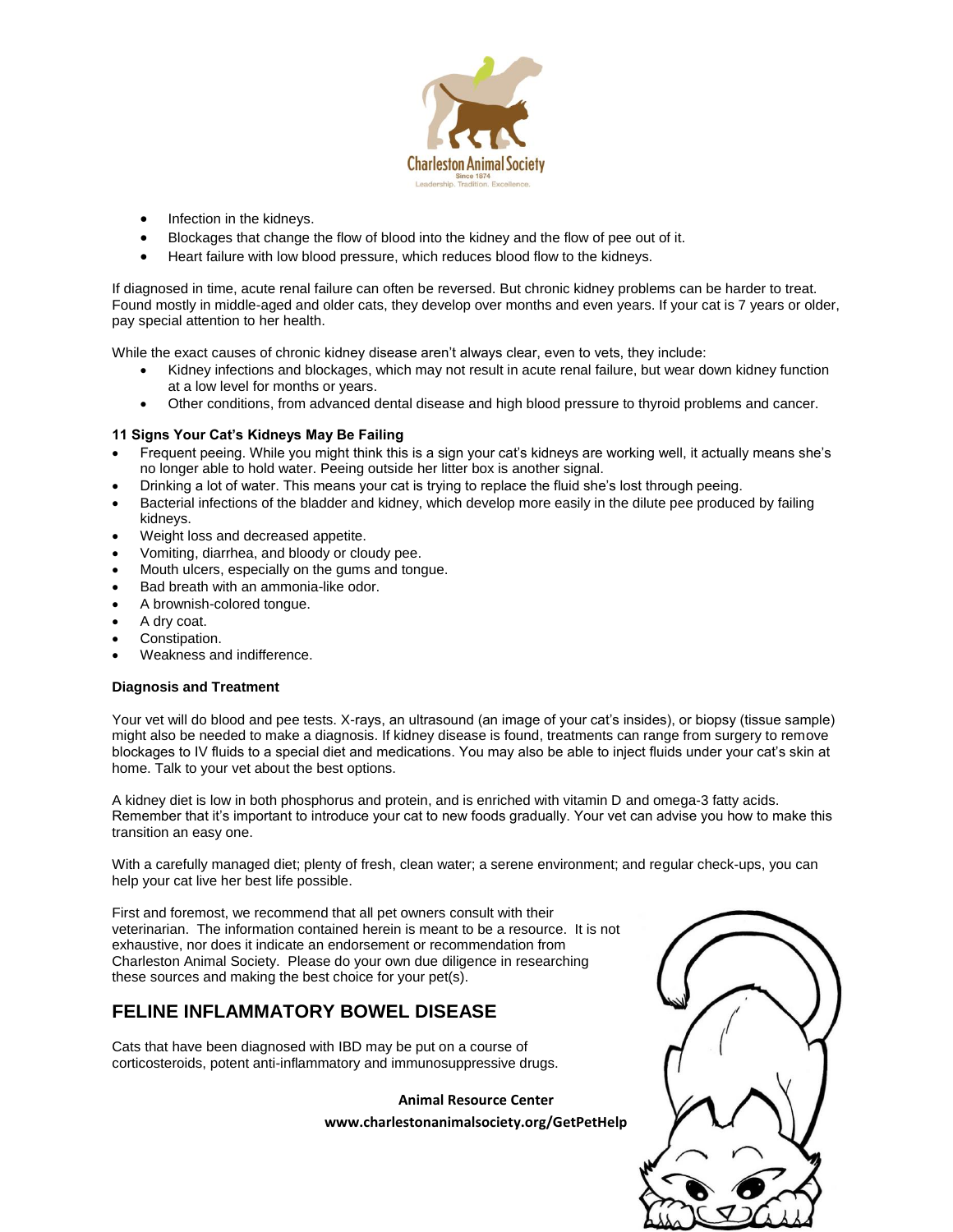

#### **What is inflammatory bowel disease?**

Feline inflammatory bowel disease (IBD) is not a single disease, but rather a group of chronic gastrointestinal disorders caused by an infiltration of inflammatory cells into the walls of a cat's gastrointestinal tract. The infiltration of cells thickens the wall of the gastrointestinal tract and disrupts the intestine's ability to function properly. Cats of any age can be affected by IBD; however the disease occurs most often in middle-aged and older cats.

Chronic inflammation of the gastrointestinal tract can occur as a result of a specific disease, such as a parasitic or bacterial infection or a specific food allergy. However, the cause of IBD in many cases is considered to be "idiopathic" or unknown. Current theories suggest that these cases of IBD may be due to a breakdown in the relationship between the normal bacteria that reside in the gastrointestinal tract and the immune system of the gastrointestinal wall.

IBD can present in different forms depending on the type of inflammatory cells and the region of the gastrointestinal tract involved. The most common form of IBD involves an inflammatory infiltrate consisting of lymphocytes (small white blood cells) and plasma cells (cells that produce antibodies) and is called lymphocytic-plasmacytic enteritis. Enteritis refers to the small intestine. If the stomach is involved, the inflammation is described as gastritis, and if the colon (large intestine) is involved, the term colitis is used. Eosinophils are another cell type commonly present in feline IBD. Eosinophils may be present as the predominant cell (for example, eosinophilic gastroenteritis), but are more commonly seen as part of a mixed population of other inflammatory cells. Two less common forms of IBD are called neutrophilic and granulomatous.

## **What are the symptoms of IBD?**

Some common signs of feline IBD include vomiting, weight loss, diarrhea, and lethargy. Appetite can be variable, ranging from ravenous to anorexic. While some cats will show obvious symptoms of disease, such as vomiting after every meal, other cats may exhibit symptoms much less frequently, such as vomiting or producing hairballs once or twice a month. The symptoms of IBD can also vary depending on the area of the digestive tract affected by the disease. For example, if the inflammatory cells are affecting the stomach or higher areas of the small intestine, then the cat may exhibit symptoms of chronic vomiting. If the inflammatory cells are in the colon, then the cat may have diarrhea or blood in the stool. The symptoms may not always correspond to the area affected, especially if the entire digestive tract is involved.

## **How is feline IBD diagnosed?**

Making a diagnosis of feline IBD requires an extensive work up because many of the common symptoms of IBD, such as vomiting and diarrhea, are also common symptoms of other diseases. First, specific causes of gastrointestinal inflammation must be ruled out. Your veterinarian will likely recommend blood work, fecal examinations, radiographs, and/or an ultrasound check for metabolic disease, feline leukemia, parasitic or bacterial infections, and certain types of cancer. A hypoallergenic food trial may also be conducted to rule out food allergy. A definitive diagnosis of feline IBD can only be made based on microscopical evaluation of tissue collected by means of an intestinal (or gastric) biopsy. In a patient with IBD, the tissue sample will show increased numbers of inflammatory cells in the intestinal wall. The types of cells found will indicate what type of IBD is present and help to guide treatment. Gastrointestinal biopsies may be performed with the use of an endoscope or during abdominal surgery. Endoscopy is a less invasive procedure; however, surgery may be recommended for patients in whom liver or pancreatic disease is also suspected, so that those organs can be biopsied as well. Both procedures require general anesthesia, and the associated risks must be considered when deciding whether to perform these tests.

## **How is IBD treated?**

The treatment of inflammatory bowel disease usually involves a combination of change in diet and the use of various medications. Because there is no single best treatment, your veterinarian may need to try several different combinations in order to determine the best therapy for your cat.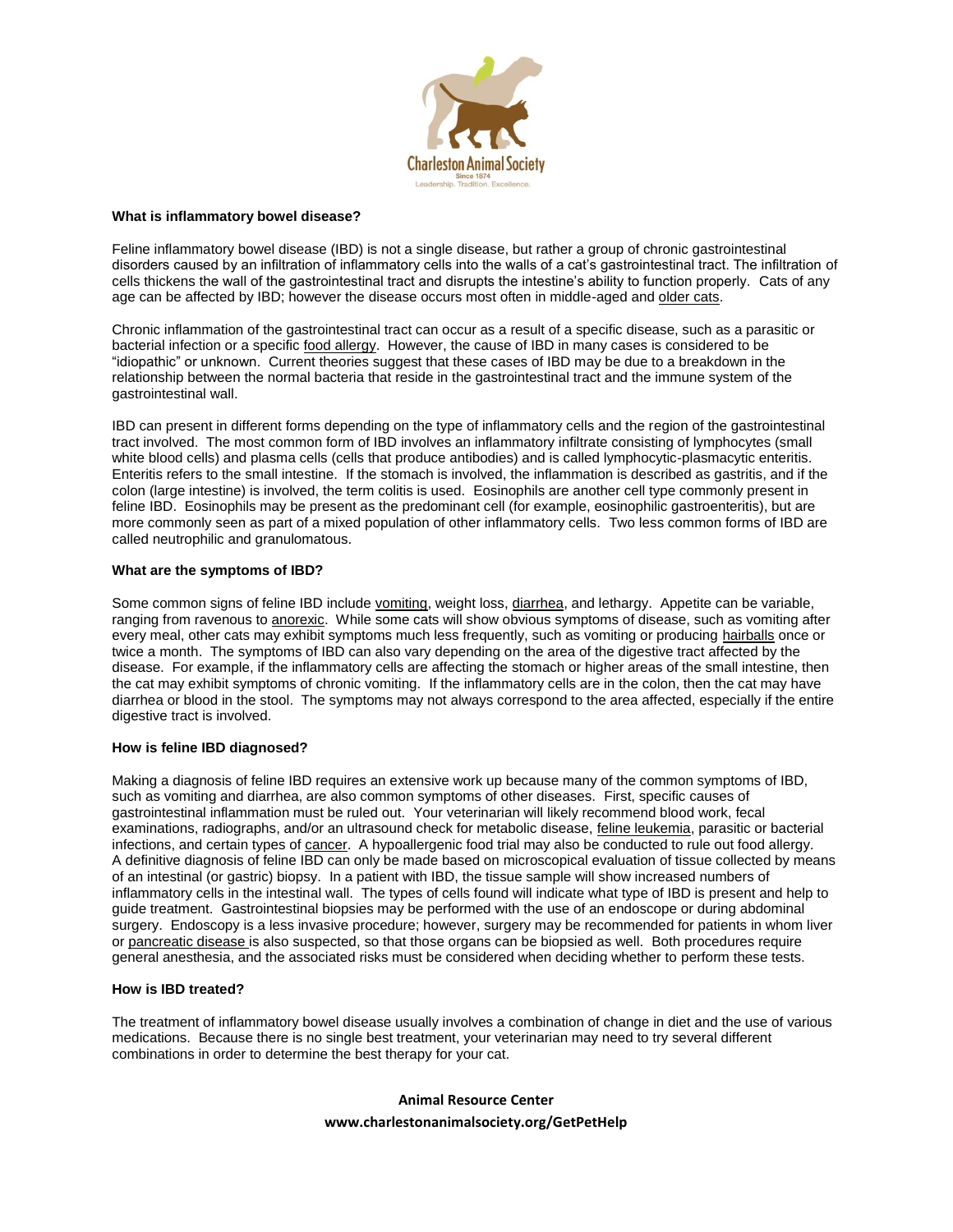

#### **Dietary Management**



Because dietary allergens may play a role in inflammatory bowel disease, a food trial using hypoallergenic diets may be recommended by your veterinarian. In using a hypoallergenic diet, the key is to use a protein and carbohydrate source that the cat has never eaten before. Rabbit, duck, or venison-based diets are often tried initially.

If the symptoms of IBD are not improved with a hypoallergenic diet, other diets may be tried. Diets high in fiber, low in fat, and easily digestible can be beneficial and are generally better tolerated in cats with IBD. It is important to note that it may take several weeks or longer for cats to improve after a diet change, and during a food trial, all other food sources (including table food, flavored medications, and treats) must be eliminated from the diet.

#### **Medical Treatment**

Cats that have been diagnosed with IBD may be put on a course of corticosteroids, usually prednisolone. Corticosteroids have potent anti-inflammatory and immunosuppressive properties. Diabetes and excessive immunosuppression are among the serious side effects these drugs can produce. Cats should be monitored closely while they are on corticosteroids, although they tend to tolerate these drugs well as long as they are given at an appropriate dose and schedule. Corticosteroids are usually given orally, and are started at a higher dose, with a gradual reduction in dose over several weeks. In cats that are difficult to medicate orally or in cases where the vomiting is severe, your veterinarian can give the medications as an injection.

If combinations of dietary management and corticosteroid therapy have failed to adequately control feline IBD, then antibiotics may also be added to the treatment regimen. Metronidazole is a common medication that is used by itself or in conjunction with corticosteroids to control IBD. Metronidazole has antibacterial, anti-protozoal, and immunomodulatory properties. Although side effects are uncommon, some cats may experience loss of appetite and vomiting when given metronidazole. This is likely a response to the unpleasant taste of the medication.

If none of these medications successfully controls the symptoms of IBD, more potent immunosuppressive drugs, such as chlorambucil or azathioprine, may be necessary. These drugs can suppress the bone marrow, so a veterinarian must carefully monitor cats taking these drugs. Because the gastrointestinal microflora (bacteria) may play a role in the development of IBD, newer therapy considerations include using prebiotics (substances that promote certain bacterial populations) and probiotics (bacterial strains that promote gastrointestinal health) to help maintain beneficial bacterial populations in the gastrointestinal tract.

#### **What is the prognosis for cats with inflammatory bowel disease?**

Inflammatory bowel disease can often be controlled so that affected cats are healthy and comfortable. However, even with proper management, the disease may wax and wane; and animals may have periods during which they are symptomatic. Optimal control is dependent upon the proper selection of diet and medications. Vigilant monitoring by the veterinarian and owner is critical so that relapses can be assessed and managed and appropriate adjustments in the dosing of long-term medications can be made.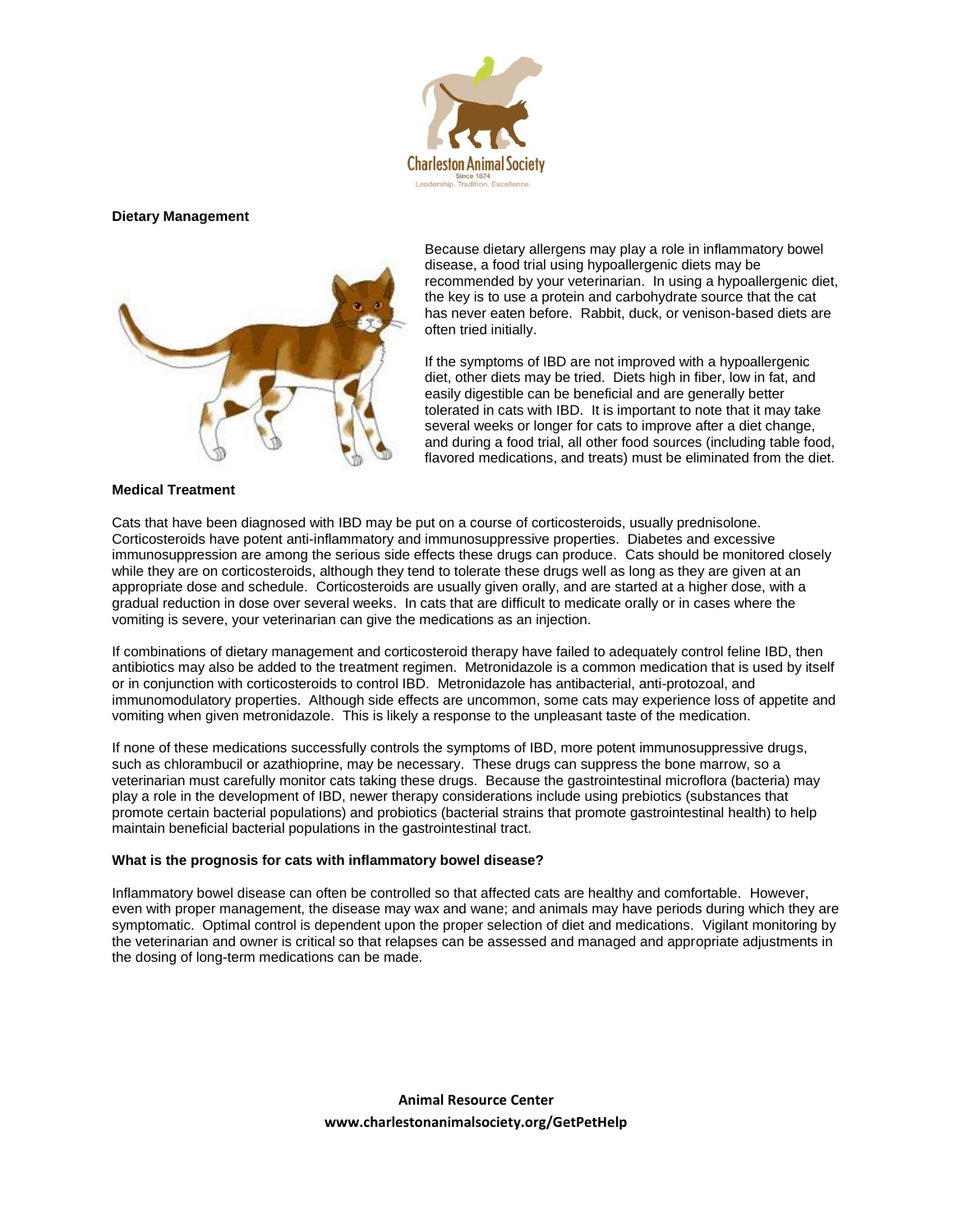

## **BLINDNESS IN CATS**

**What Is Blindness?**



Blindness in cats is a partial or total loss of vision that can be present from birth or occur suddenly due to injury or illness, or gradually from old age or progressive diseases such as hypertension, cataracts or glaucoma.

## **How Can I Tell If My Cat's Vision Is Failing?**

Since cats usually compensate and adapt successfully, a gradual loss of vision can be difficult to detect. Sudden loss of vision may cause more obvious signs. Here are a few

signs that your pet's vision may be failing:

- Misjudging heights and bumping into walls, furniture or other objects
- Confusion in new surroundings
- Reluctance to move from one spot
- General clumsiness and disorientation
- Easily startled
- Eye rubbing or squinting
- Cloudy, discolored, inflamed or tearing eyes
- Large pupils that do not respond to light

## **What Causes Blindness In Cats?**

Though blindness can be a congenital condition or part of the aging process, there are many conditions that can lead to vision loss in cats:

- Feline Progressive Retinal Atrophy (uncommon, only seen in certain breeds)
- Trauma
- Taurine deficiency
- Untreated eye infections or blocked tear ducts
- Glaucoma
- **Cataracts**
- Diabetes mellitus (in rare cases)
- High blood pressure secondary to other diseases
- Cancer or other tumor
- Inflammation within the eye
- Infectious disease
- Drug reaction

## **Which Cats Are Prone To Blindness?**

Cats of any breed and age can become blind. However, certain diseases that cause blindness are more commonly seen in elderly cats. Bengal, Abyssinian and Persian cats are genetically predisposed to retinal atrophy.

## **How Is Blindness Diagnosed?**

Your vet will perform a preliminary exam of your cat may run diagnostic tests such as blood work and blood pressure measurement. If necessary, your vet will recommend a veterinary ophthalmologist who will perform a more detailed assessment.

## **Animal Resource Center**

## **www.charlestonanimalsociety.org/GetPetHelp**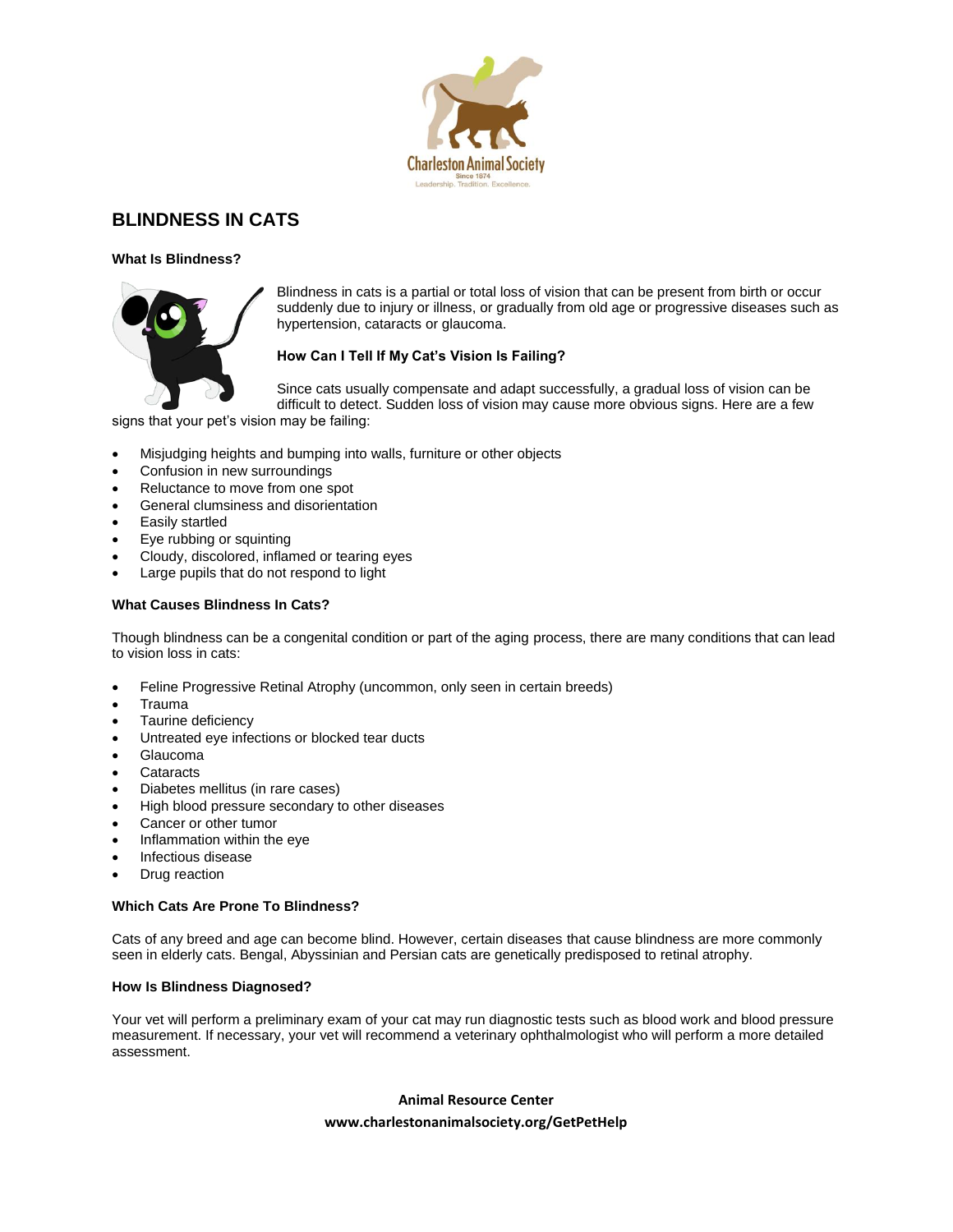

## **How Can I Create a Safe Environment for My Blind Cat?**

You can help your cat feel secure in his surroundings by providing a stable, obstacle-free environment. Most cats can adapt very well with their other senses.

- Give extra attention and TLC, especially for elderly pets.
- Avoid moving furniture.
- Don't leave boxes, toys or other objects in walking paths.
- Speak to your cat when you enter the room and before petting or touching him.
- Refrain from making sudden loud noises, which can be startling.
- Do not allow your cat access to the outdoors.
- Keep food, water and litter box all in the same, easily accessible place.
- Let him smell visitors' hands before they touch him.
- Block access to stairs or other perilous places in the home.
- Encourage your cat to use his other senses, scent and sound, as much as possible.

## **Can Blind Cats Ever Get Their Vision Back?**

Loss of vision in cats can be reversible, depending on the cause. Cataracts, which cause mild to total vision loss, can be removed by surgery. Check with your veterinarian to find the most appropriate treatment for your cat's condition.

## **How Can Blindness Be Prevented?**

Pet parents should not let eye infections go untreated and any signs of diabetes, although a rare cause of blindness in cats, should be investigated. Examine your cat's eyes regularly, and take him to the vet

if his eyes look cloudy or if you see any changes in his overall activity or attitude. A regular visit to the veterinarian, even if no problems are noted, can help to detect any early problems and keep your cat in the best of health.

## **DEAFNESS**

Deaf cats cannot live outside, but other than that, they do perfectly well in a suitable home. Most cats that are genetically deaf are white. However, illness, injury or old age can also cause deafness.

## **NEUROLOGICAL IMPAIRMENT**

Neurological impairment generally occurs in one of two cases:

- **Cerebellar hypoplasia.** This condition is usually caused by exposure to distemper in utero. It may cause a cat to wobble, weave, twitch or have a head tilt. These cats can live happily in a suitable home. In severe cases, the cat may have difficulty eating, drinking or using a litter box. The cat may require help to eat and drink, and a litter box with lower sides in an easy-access area. Some will not be able to use a box (these we are not usually able to place).
- **Injury, hydrocephalis, encephalitis, etc.** These cats may show the same symptoms as cats with cerebellar hypoplasia, but they also often suffer from seizures. These cats vary widely as far as how they do in any given setting. It's best to get as much information as possible from the vet and caretaker regarding the cat's mobility, improvement over time (or lack thereof), and suspected source of the problem.